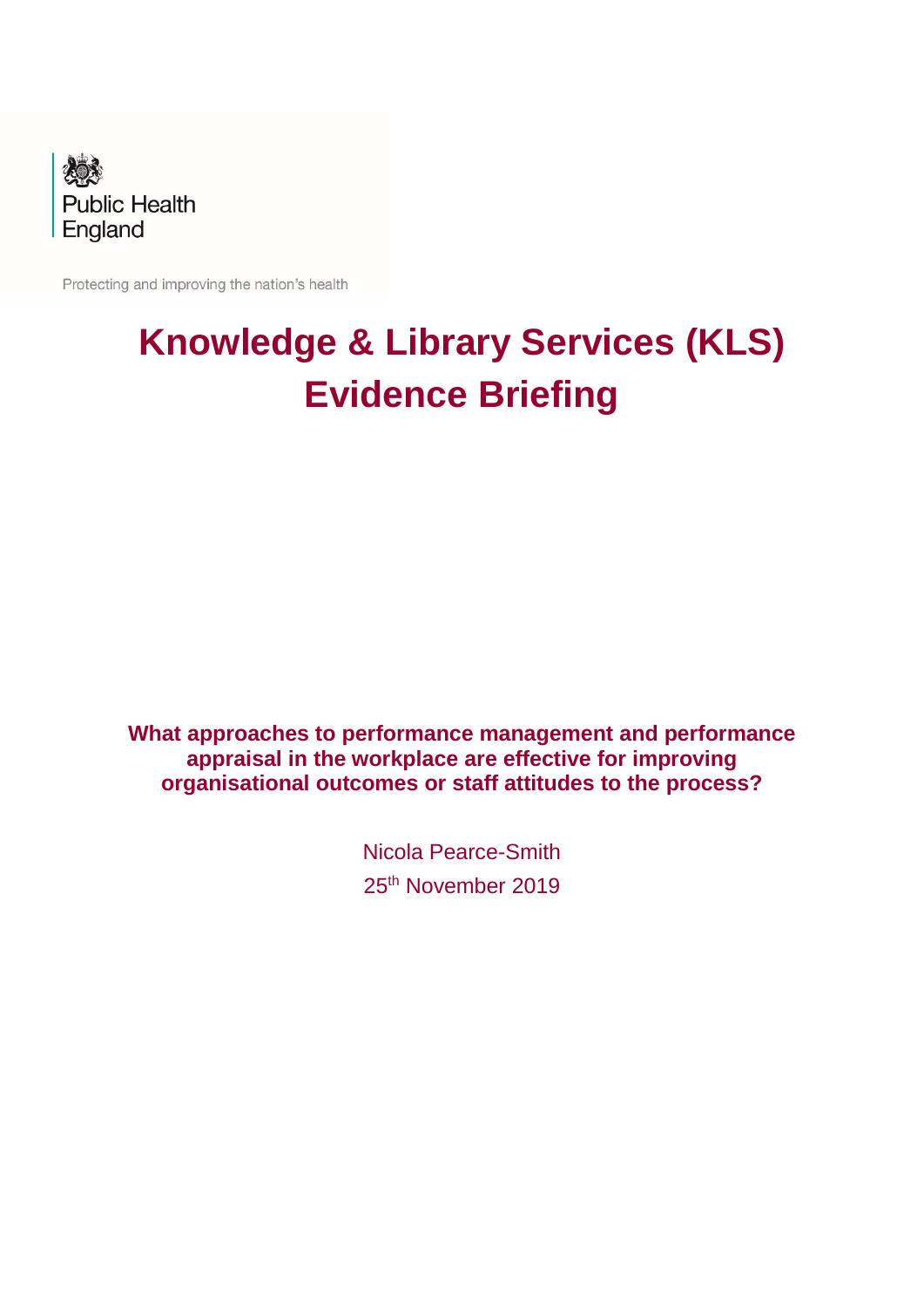# **Question**

This briefing summarises the evidence on different approaches to performance management (PM) and performance appraisal (PA) in the workplace, including looking at outcomes on business and employee productivity, and staff attitudes to the process - from January 1st 2014 to November 12th 2019.

#### **Key messages**

- PA can have a positive impact on task performance, productivity, satisfaction and commitment
- PA is positively related to merit pay and bonuses, promotions, demotions and dismissal
- ratings may be limited as performance measures and raters cannot make nuanced performance judgments accurately
- appraisals without monetary consequences may have a detrimental effect on job satisfaction
- managers may avoid the emotional impact of having to give negative feedback and therefore not managing underperformance appropriately
- in many situations, feedback improves performance, but it may also have no effect or be harmful

Effective PM and PA approaches:

- regular positive feedback
- involving employees in appraisal discussions
- benchmarking
- establishing a PM system as 'fair'
- linking individuals' goals with business priorities
- managers coaching employees
- managers setting clear goals
- employees accepting feedback openly
- training raters in purpose, timing and frequency of appraisal and how to give negative feedback
- defining purpose of appraisal, enabling employee/manager ownership, developing userfriendly rating, establishing effective training and linking outcomes to performance ratings
- helping employees remove barriers to PM success
- more frequent meetings, with teams rather than individuals, more personal responsibility and openness, and focusing on interests of employees rather than the organisation

Evidence briefings are a summary of the best available evidence that has been selected from research using a systematic and transparent method in order to answer a specific question.

#### **What doesn't this briefing do?**

The findings from research papers summarised here have **not** been quality assessed or critically appraised. This briefing is a neutral presentation of the evidence and does **not** seek to make any recommendations.

#### **Who is this briefing for?**

This briefing is to inform the Workforce Development Manager, People Directorate.

#### **Information about this evidence briefing**

This briefing draws upon a literature search of the sources Scopus, Psycinfo, Business Source Complete, Health Business Elite, Proquest Chadwick Healy, Emerald Insight, Ingenta journals: Economics and Business, SAGE journals, HMIC, Taylor Francis online: Economics, Finance, Business & Industry, Springer Link: Business and Management, Google from Jan 1st 2014 to Nov 12th 2019

**26 highly relevant citations were used to produce this evidence briefing**.

You may request any publications referred to in this briefing from [libraries@phe.gov.uk](mailto:libraries@phe.gov.uk)

#### **Disclaimer**

The information in this report summarises evidence from a literature search - it may not be representative of the whole body of evidence available. Although every effort is made to ensure that the information presented is accurate, articles and internet resources may contain errors or out of date information. No critical appraisal or quality assessment of individual articles has been performed. No responsibility can be accepted for any action taken on the basis of this information.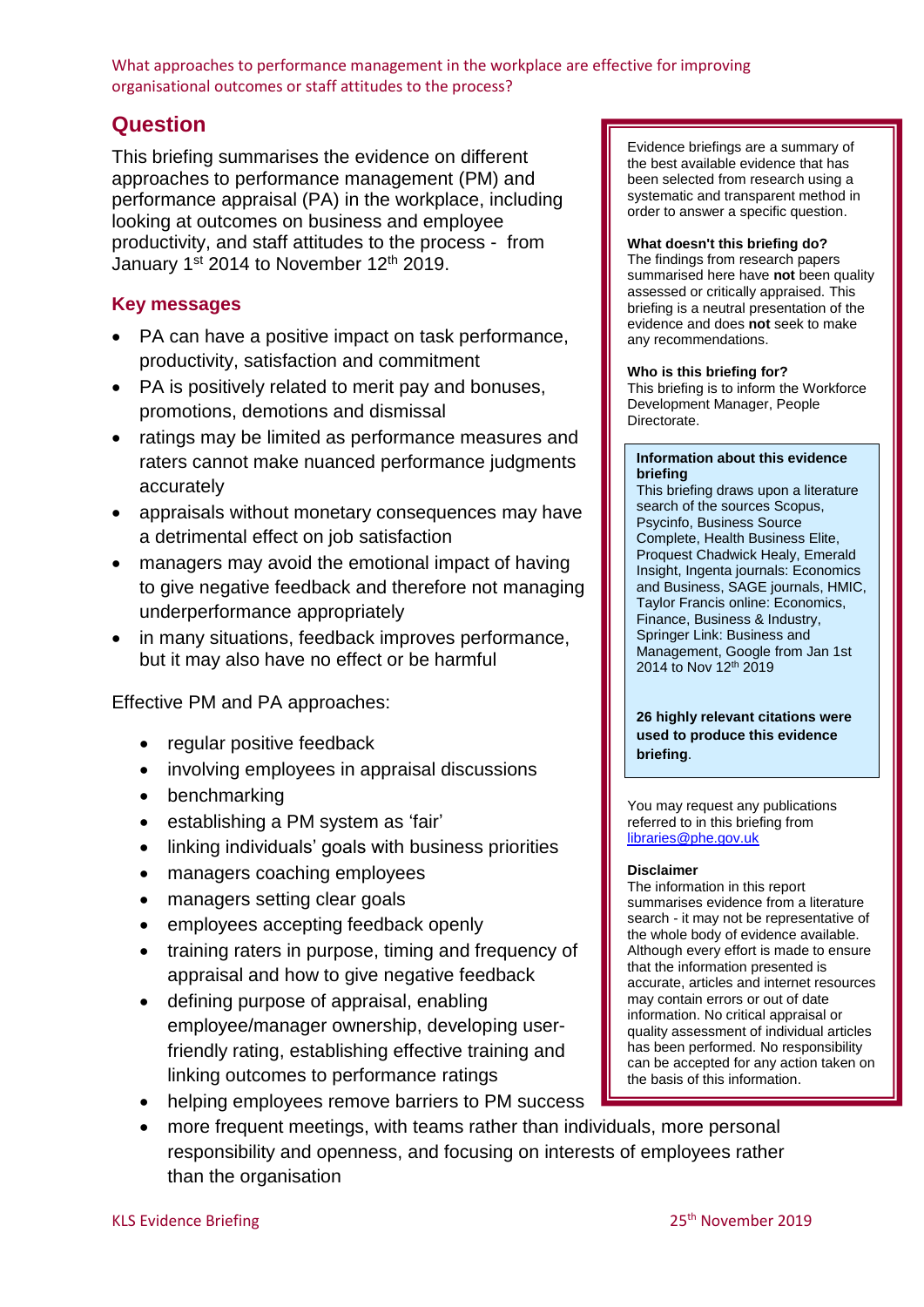*"Despite years of research and practice aimed at improving the performance appraisal and performance management process in organizations, dissatisfaction with the process is at an all-time high*" [\(1\)](#page-10-0)

#### **Background**

There is no definitive definition of performance management (PM) but it usually comprises a range of distinct tools and activities such as establishing objectives, improving performance among employees and holding people to account [\(2\)](#page-10-1). Performance appraisal (PA) is one part of PM and often consists of setting performance ratings that are applied to employees, judging employees against the ratings and feeding back the judgement to the employee [\(2\)](#page-10-1). The terms PM and PA are often used interchangeably in the literature [\(3\)](#page-10-2), so this briefing includes both the traditionally narrower practices of PA as well as discussing the broader activities considered to be part of PM.

Companies such as Adobe and Netflix have abandoned formal annual reviews, adopting a process that focuses more on continuous PM [\(4\)](#page-10-3). Ranking- and ratingsbased PM may be damaging employee engagement and costing managers valuable time, leading to some organisations getting rid of the annual evaluation cycle and replacing it with ongoing feedback and coaching, according to a Deloite survey in 2014 [\(5\)](#page-10-4). Their bottom line is "*a shift from "evaluation" to "development and performance improvement" will drive appreciable results*".

But what does the evidence suggest are the best approaches to PM and PA in the workplace, when looking at outcomes such as productivity and attitudes of the staff involved?

#### **Effectiveness of PM and PA**

The Chartered Institute of Personnel and Development (CIPD) main recommendations for effective PA are [\(2\)](#page-10-1):

- Rely on managers' evaluations rather than self-assessments, as they are more powerful motivators
- Use strengths-based feedback that focuses on positive aspects of performance and future development
- Ensure managers involve employees in the appraisal discussions so that their voice can be heard
- Check in with employees following appraisal to see how they are responding

Feedback and goal orientation also seem to be gaining prominence within PA practice and research [\(6\)](#page-10-5).

A meta-analysis on the impact of PM on performance in public organisations examined 2,188 effects gathered from 49 studies [\(7\)](#page-10-6). The study examined the effect of the "average" PM system, whether beneficial PM practices can moderate the average effect, and what the effect of "time" on PM is. They found that PM systems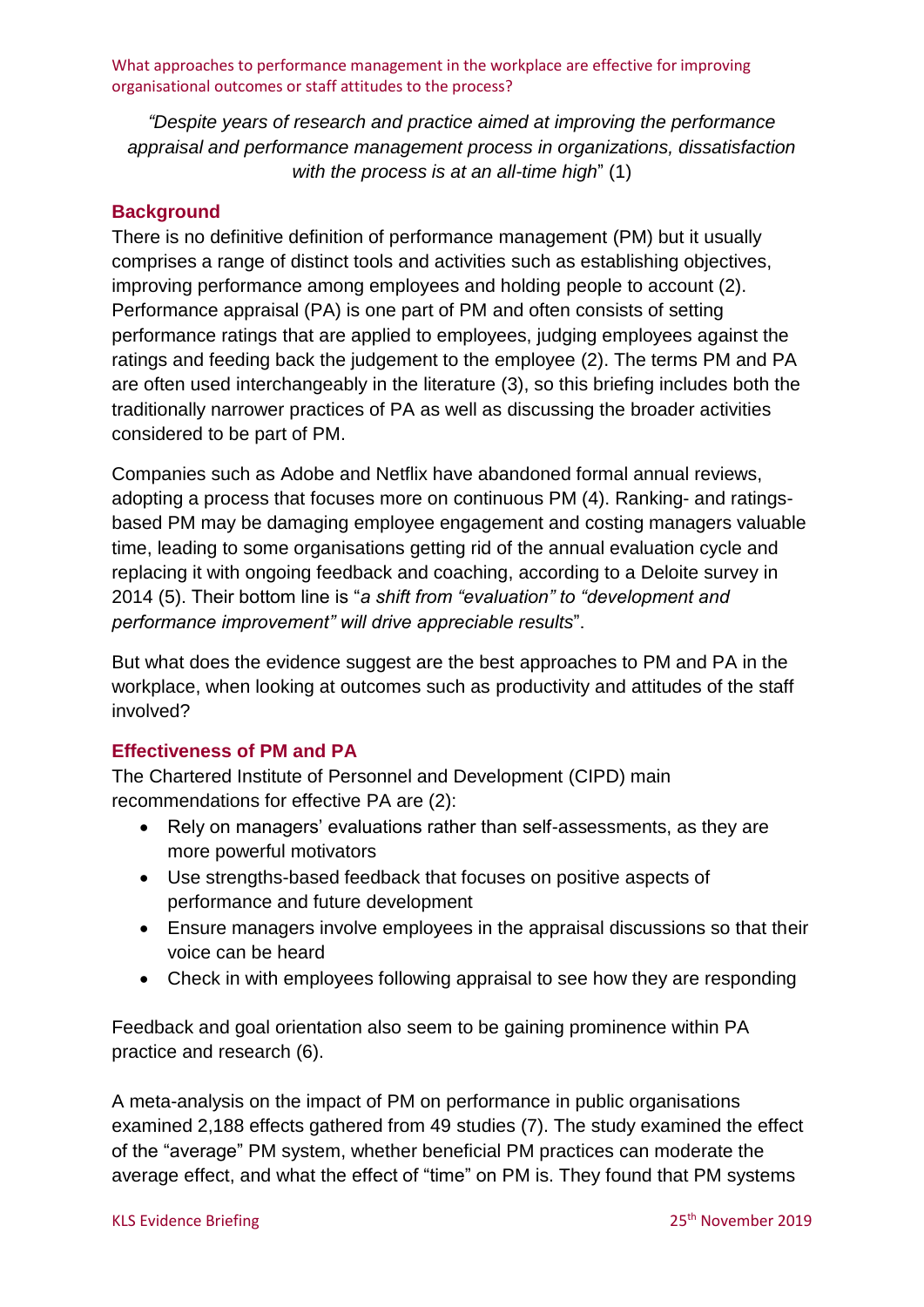tend to have a small but positive average impact on performance in public organisations. The authors conclude that performance systems using best practice techniques are two to three times more effective than average. Benchmarking appears to be an effective method for learning who is performing well – practitioners should emphasise the use of benchmarking over time to provide a valid comparison and replicate success [\(7\)](#page-10-6).

Four criteria for the effectiveness of PA systems have been suggested [\(8\)](#page-10-7):

- utilisation why PAs are conducted (the reason for the existence of performance appraisals is rarely considered [\(9\)](#page-10-8))
- qualitative user's justice perceptions and fairness of a PA system
- quantitative the psychometric soundness of rating formats
- outcome appraisee reactions and attitudinal evaluations of a PA system

A conceptual framework for an effective PA system, using the competing values approach has been developed [\(8\)](#page-10-7). The proposed framework consisted of four quadrants; each quadrant had variables that held competing values with the variables of the diagonally opposing quadrant e.g. upper left quadrant focusing on human resources and interpersonal relations, which are in contrast with lower right quadrant (planning and achieving goals); upper right quadrant focusses on flexibility and adaptation while the lower left quadrant focusses on management control and internal process.

This framework implied that a PA system should be effective in four broad areas internal process model, human relations model, open system model and rational goal model, which represent the four criteria of effectiveness. The authors conclude by stating that "*This framework is the first step in developing effectiveness criteria for PA systems; much of the work is remaining and could be done in the future. Future research may explore this framework by developing an instrument to measure set of values in each quadrant*" [\(8\)](#page-10-7).

A review of performance evaluation based on research and practice found that [\(10\)](#page-10-9):

- Ratings are inherently limited in their value as performance measures
- Rater-ratee relationship differences yield actual performance differences, which raises questions about whether a "true" performance level exists that can be reliably captured across raters
- Raters can accurately place others into general categories but cannot make nuanced performance judgments accurately
- Political and social factors have very strong impacts on ratings
- Properly selected, performance measures beyond ratings may mitigate challenges with ratings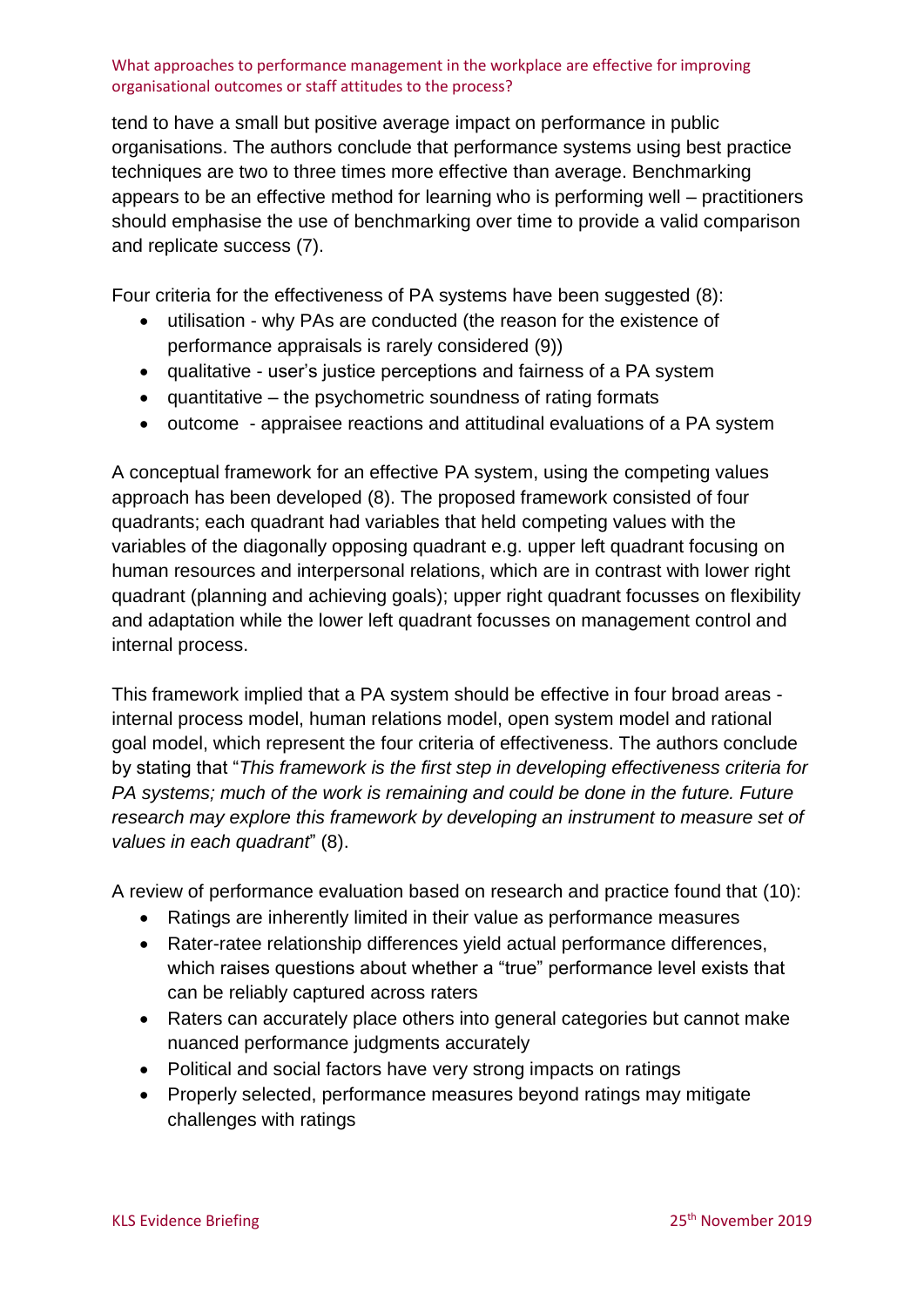A scoping review of the PM literature concluded that the literature explores the more process driven aspect of PM, namely PA, as opposed to investigating PM in a truly holistic way [\(11\)](#page-10-10). The articles contained frequent references to setting goals and expectations, aligning goals to the organisation's strategic direction, the importance of feedback including frequency and rater-training, and that positive employee reactions and outcomes occur when a PM system is perceived as fair and employeecentred [\(11\)](#page-10-10).

#### **Organisational outcomes**

Evaluating the effect of PA on workplace performance would require a large number of populations and contexts where PA was applied, and the measurement of a wide range of performance outcomes - such studies do not exist, and may be too difficult to carry out [\(12\)](#page-10-11). However, this report states that there is consensus among researchers and practitioners that PA can have a positive impact on organisational outcomes such as task performance, productivity, satisfaction and commitment.

A study documenting evidence on the importance of PA using data from a large US corporation, found that appraisal scores varied considerably within individuals over time - a low score one year did not necessarily affect performance next year, as people can improve over time [\(9\)](#page-10-8). Appraisal scores were shown to be positively related to a range of employment outcomes including merit pay and bonuses, promotions, demotions and dismissal.

A survey by McKinsey indicates that the key to getting positive business outcomes from PM is to establish a system that employees and managers perceive as fair – to do this, managers should link individuals' goals with business priorities, coach effectively, and differentiate compensation across levels of performance [\(13\)](#page-10-12). Among respondents who said their organisations performed well on all three of these practices, 84% reported a positive impact on PM [\(13\)](#page-10-12).

#### **Behaviour of employees and managers**

Some organisations have focused their efforts on streamlining the PM process, others have focused on driving more effective manager and employee behaviour, and some have made changes that leverage both approaches in tandem [\(10\)](#page-10-9). Key behaviours for managers are to [\(10\)](#page-10-9):

- set clear expectations, priorities, success criteria, and standards
- revise expectations in real time, so employees know what to do
- provide informal feedback daily to praise, coach or correct employee performance
- check in regularly with employees to stay in touch and provide guidance
- coach employees and help them solve problems to enable success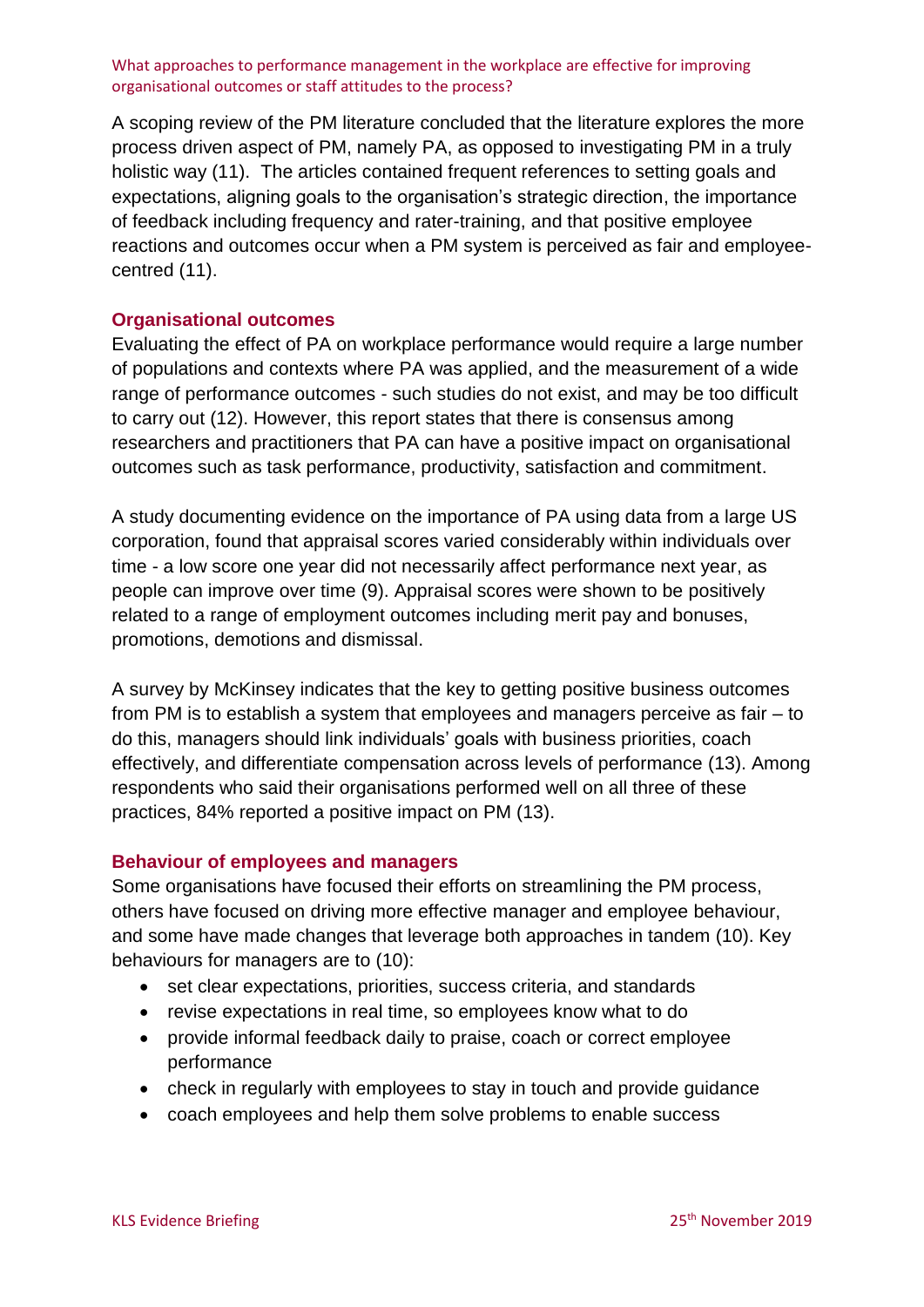Key behaviours for employees are to [\(10\)](#page-10-9):

- to clarify their performance expectations to ensure they understand priorities and standards
- set expectations with peers about who is doing what, and by when
- ask for and accept feedback openly and non-defensively
- use feedback to correct, and continuously improve, own performance

Supervisory styles have been shown to impact on the effectiveness of PA systems [\(14\)](#page-11-0). A developmental style of management tends to create more learning and job satisfaction, than a benevolent or critical style.

Supervisors' relationship-oriented (i.e. satisfaction, motivation and well-being) behaviour triggered active employee contributions and vice versa [\(15\)](#page-11-1) – these patterns were linked to higher interview success ratings by both supervisors and employees. Employee disagreement can also be a crucial form of active employee contribution during an appraisal interview [\(15\)](#page-11-1).

A study of US federal employees found that 'psychological contracts' i.e. the expectations between an employee and the employer and what each gives and expects in return from the other, have a positive impact on the employees' perceived fairness of PA [\(16\)](#page-11-2).

#### **Reactions and attitudes of employees and managers**

A model of evaluative criteria underlying PM effectiveness includes employee/managers reactions to PM, their PM learning, emergence enablers, human capital resources, operational and financial outcomes, and how these criteria are transferred between the components in the model [\(3\)](#page-10-2). Employee reactions are most influenced by informal processes - more positive cognitive reactions, as well as greater satisfaction, result when employees have knowledge about how the PM process works, and when they believe their supervisors are unbiased and fair [\(3\)](#page-10-2). Manager reactions are more influenced by formal processes, including rating approaches, as well as by managers' previous PM experience and personality. For employee motivation, it appears that goal-setting and feedback are most impactful.

PA may be a process during which both manager and employee feel uncomfortable, defensive or emotional [\(17\)](#page-11-3). Organisations should ensure that all raters have been sufficiently trained, including in aspects such as the purpose of appraisal, the timing and frequency, what should be measured, and how to give negative feedback.

There is a significantly positive effect of PA on job satisfaction, which is driven by appraisals that are linked to monetary outcomes [\(18\)](#page-11-4). For some employees, appraisals which induce performance monitoring without any monetary consequences, may have a detrimental effect on job satisfaction rates.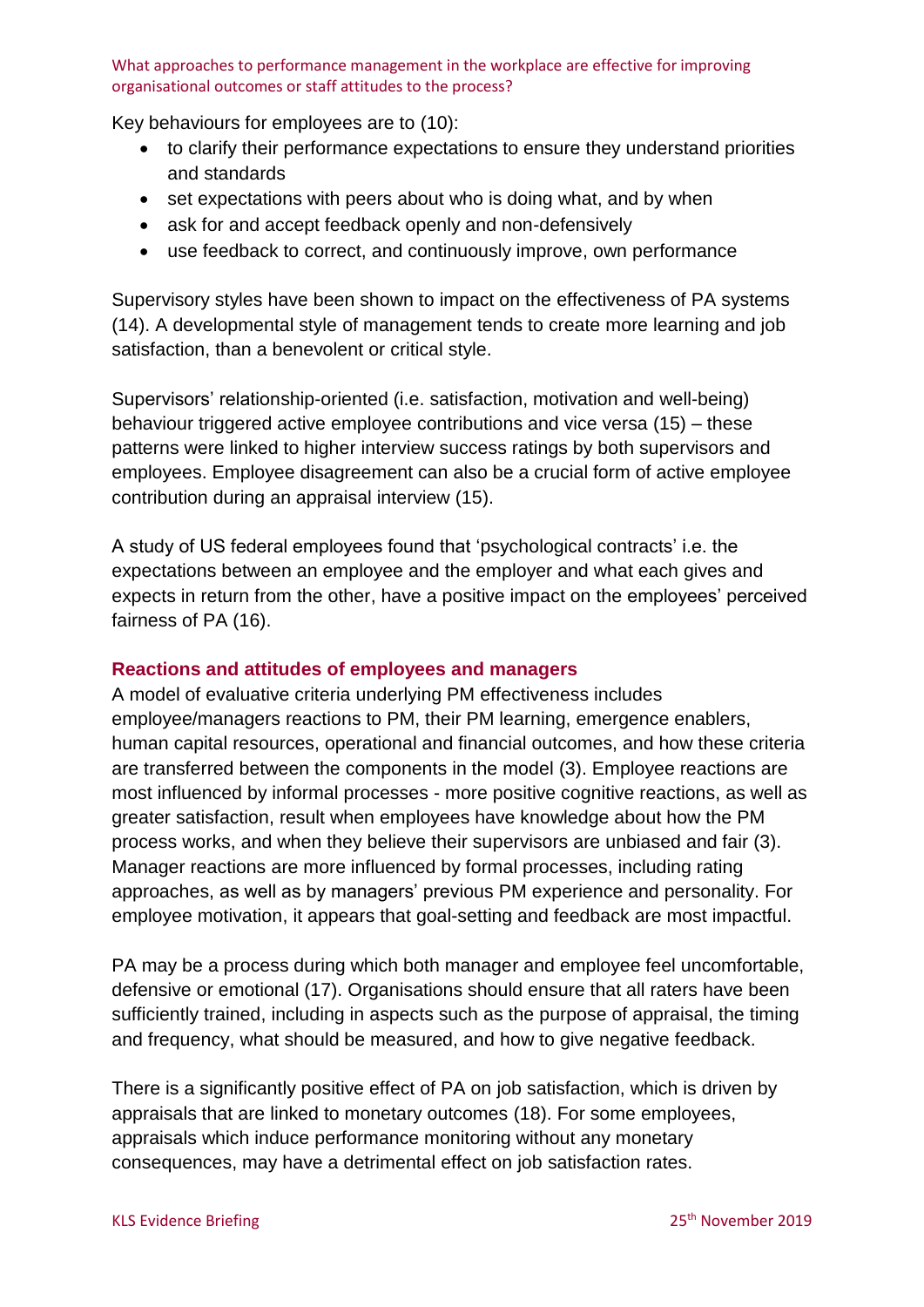In a sample of 238 employees from 54 work teams, perceptions of PAquality were found to be positively associated with increased participation in informal learning (such as reflection on daily activities, knowledge sharing with colleagues and innovative behaviour) over time [\(19\)](#page-11-5).

#### **Feedback**

A qualitative study of NHS managers' experiences of managing staff underperformance showed that the management of underperformance was related to the delivery of negative feedback to staff, which triggered either acceptance, overt (explicit) rejection or covert (hidden) rejection of the feedback [\(20\)](#page-11-6). Managers failed to recognise covert rejection and did not manage it appropriately. Managers tended to avoid the emotional impact of having to give negative feedback, and this played a large part in them not managing underperformance [\(20\)](#page-11-6).

Managers may communicate negative feedback ineffectively because they suffer from transparency illusions that cause them to overestimate how accurately employees perceive their feedback [\(21\)](#page-11-7). This may be because managers are insufficiently motivated to engage in effortful thinking, and this reduces the accuracy with which they communicate negative feedback to employees.

Feedback interventions have variable effects on performance – in some situations, feedback improves performance, but in other situations it has no effect or may be harmful [\(12\)](#page-10-11). The effect of PA can be moderated by factors such as personality variables, perceived fairness, rating format and rating method, and the quality of the relationship between manager and employee.

#### **Improving PM and PA**

A set of lessons, based on research, surveys and managerial experience, that organisations can use to design or re-design their performance appraisal systems and practices are summarised [\(22\)](#page-11-8). These include:

- clearly define why your organisation conducts formal appraisals
- employee/manager ownership of system's design is critical
- develop user-friendly rating procedures and job-related forms
- effective appraisal education and training is a must
- managers must conduct ongoing appraisal and regular feedback/coaching
- appraisal outcomes must be linked to performance ratings

The authors state that "*the key to improving the formal appraisal process is the behavior of managers within your organization. If managers are to increase the effectiveness of their rating behavior, they need to operate using an effective appraisal system as a foundation; demonstrate and practice effective rating behaviors; and finally receive ongoing motivation and support to conduct effective appraisals*" [\(22\)](#page-11-8).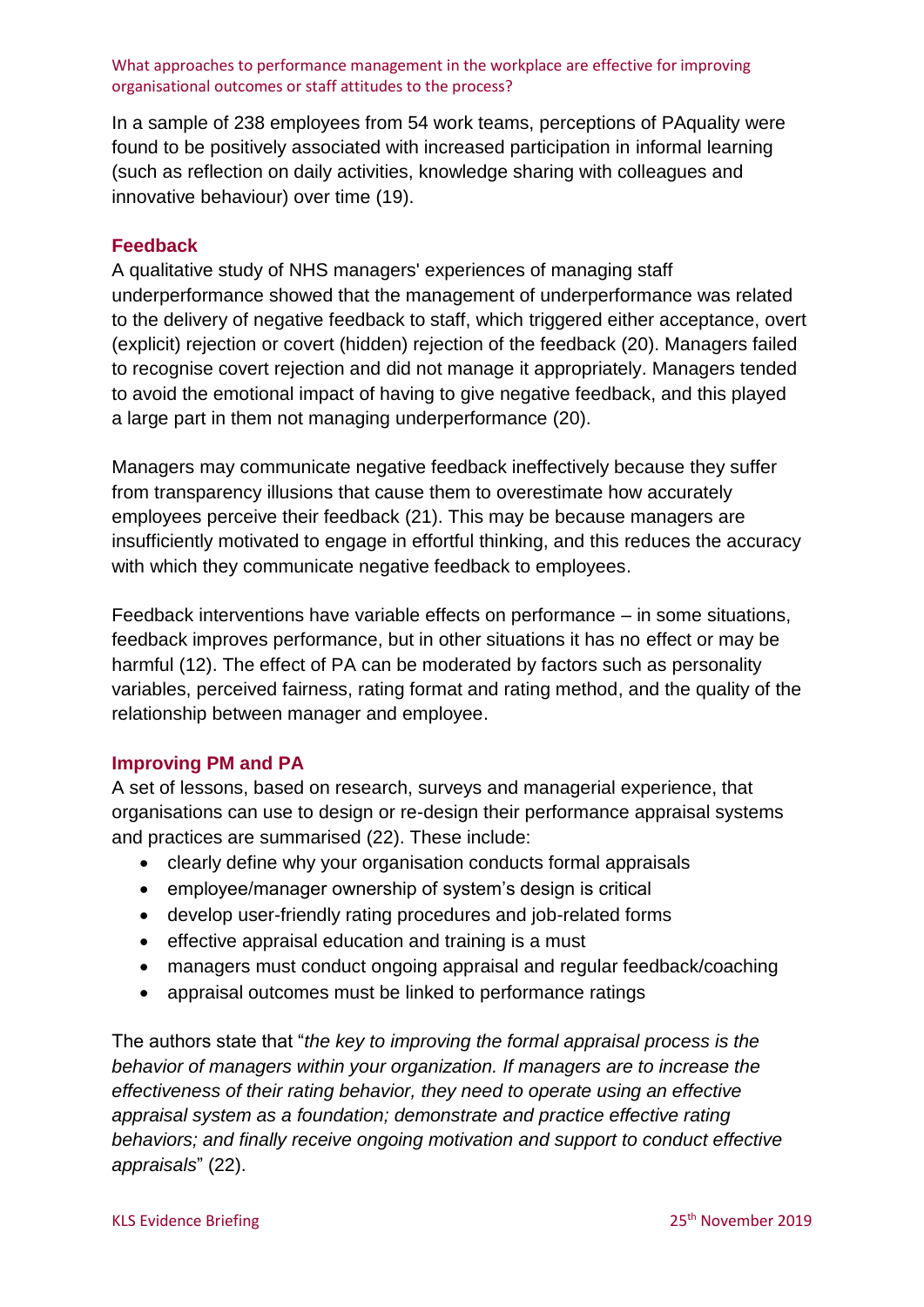A literature review highlighted the fairness and accuracy of PA systems – they categorised errors/biases of rating into four groups: rater-centric, ratee-centric, relation-centric and system-centric errors, in an effort to encourage PA practitioners to direct efforts into minimising bias and increasing accuracy of rating [\(6\)](#page-10-5).

Adler et al. state that "*many organizations seeking to improve their performance management approaches want to start with questions such as "should we have ratings?"…..these are the wrong questions to ask at the start. The better questions to start with are these: What are the critical outcomes we want to achieve, and how can we best ensure employees deliver against key goals and outcomes?"* [\(1\)](#page-10-0).

Performance should be managed with three critical goals in mind [\(1\)](#page-10-0):

- Enable employees to align their efforts to the organisation's goals
- Provide guideposts to monitor behaviour and results, and make real-time adjustments to maximise performance
- Help employees remove barriers to success

PM processes that tend to focus on how to use automated systems and tools to complete PM activities may add to their bureaucratic and administrative emphasis [\(23\)](#page-11-9). Focusing directly on several key PM behaviours (managers setting clear expectations, providing regular informal feedback, and helping employees develop and succeed) has been suggested, as these have been shown to increase employee performance and engagement. The authors state that "*PM needs to shift from focusing on the formal system to focusing on the PM behaviors that matter every day"* [\(23\)](#page-11-9).

A demographic analysis and examination of changing workplaces recommended a much stronger emphasis on the developmental aspect of PA, as well as more frequent feedback and mentoring [\(24\)](#page-11-10).

More organisations are abolishing their traditional annual PA, or at least parts of it [\(25\)](#page-11-11). Alternative approaches to the traditional performance appraisal involve more agile approaches (more frequent or case-based meetings, involving teams rather than individuals, more personal responsibility and openness, focusing on interests of employees rather than the organisation) [\(25\)](#page-11-11). The author states "*it is naive to think it is possible to motivate employees, encourage learning through feedback, distinguish between performance strengths and weaknesses, identify talent, manage the company, retain employees, develop employees, determine internal suitability, and illustrate career prospects with just one single instrument, regardless of the company's framework conditions*" [\(25\)](#page-11-11).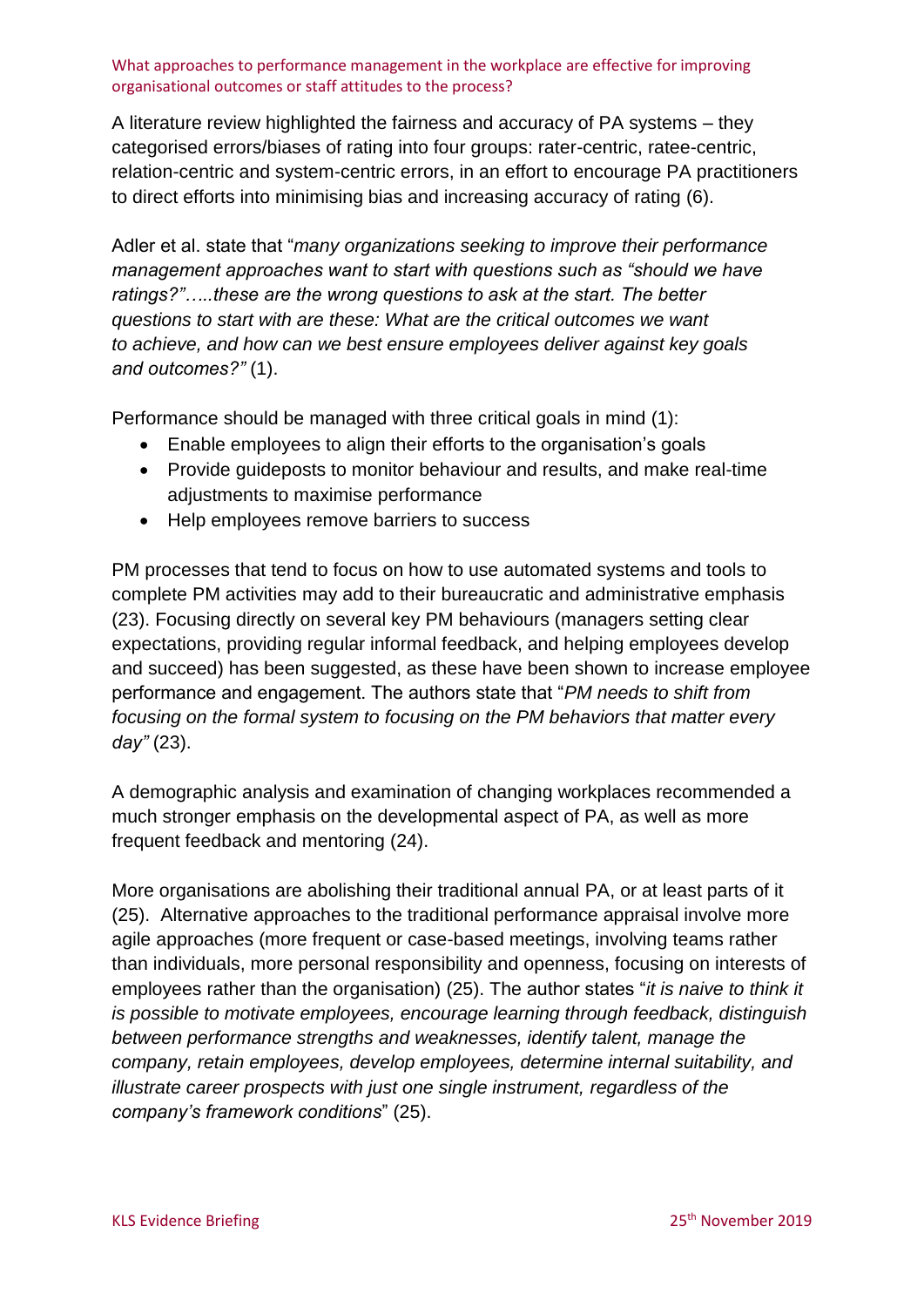Training programmes aimed at improving the accuracy of PA were shown to improve knowledge about bias identification and performance dimensions, as well as the development of a framework-of-reference shared by the raters, which can improve performance appraisal accuracy [\(26\)](#page-11-12).

#### **Summary**

There has been a lot of research on PM and PA approaches in the workplace (much of it theoretical which has not been included in this briefing), but there is no consensus about the "best" or "most effective" method. However, there are a variety of approaches that have been shown to be effective for improving PM or PA, in terms of impacting organisational outcomes, or improving employee motivations and attitudes towards the appraisal or PM process. Employees' reactions to PA, the behaviour of managers, and how fair PA is perceived to be, seems to be as important as the system or process of appraisal itself.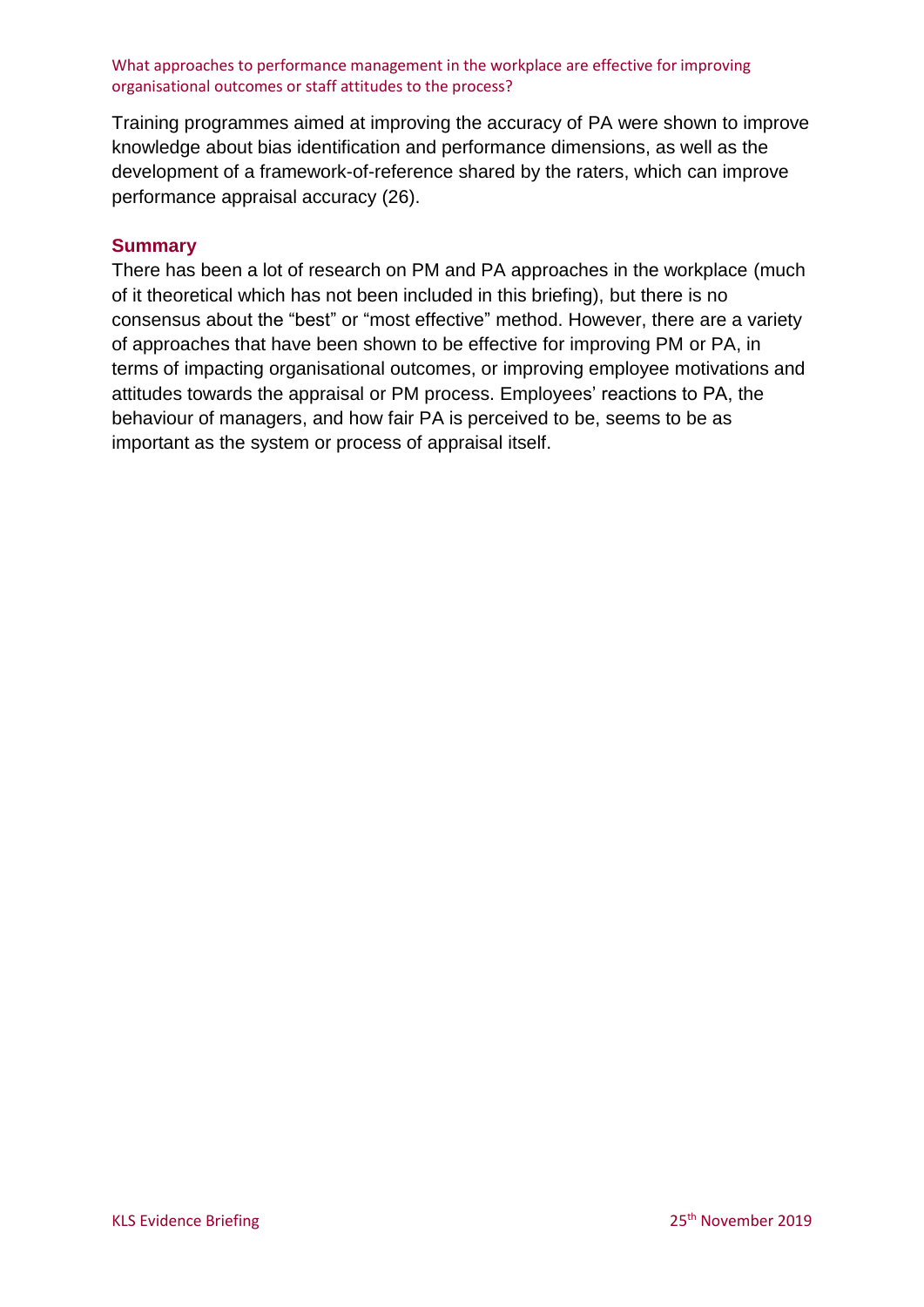### **Ovid PsycInfo**

- 1. performance appraisal\*.tw.
- 2. ((End of year or mid year or appraisal\*) adj (feedback or objective\* or performance or conversation\* or goal\*)).tw.
- 3. (performance management or performance review\* or performance evaluation).tw.
- 4. ((manag\* adj2 performance) or employee performance or assess\* performance).tw.
- 5. (employee feedback or performance conversation\* or career conversation\*).tw.
- 6. (development\* performance or admin\* performance).tw.
- 7. ("360" adj2 feedback).tw.
- 8. ongoing feedback.tw.
- 9. (employee review\* or employee evaluation).tw.
- 10. 1 or 2 or 3 or 4 or 5 or 6 or 7 or 8 or 9
- 11. (employee\* or employer\* or manager\*).ti.
- 12. (efficien\* or effective\*).ti.
- 13. (impact\* or productiv\* or value or purpose or outcome\*).ti.
- 14. (attitude\* or approach\* or aware\*).ti.
- 15. (time or resource\* or staff or paperwork).ti.
- 16. exp \*Efficiency/
- 17. \*Attitudes/
- 18. \*Awareness/
- 19. \*Time/
- 20. 11 or 12 or 13 or 14 or 15 or 16 or 17 or 18 or 19
- 21. 10 and 20
- 22. limit 21 to yr="2014 2019

# **Example search strategy Inclusion/exclusion criteria**

#### **Inclusion criteria**

- Performance management or appraisal in the workplace
- Impact/outcome shown on the employee, manager or business
- Published 2014-2019

# **Exclusion criteria**

- Commentary or opinion piece
- No obvious practical implications
- Not in English language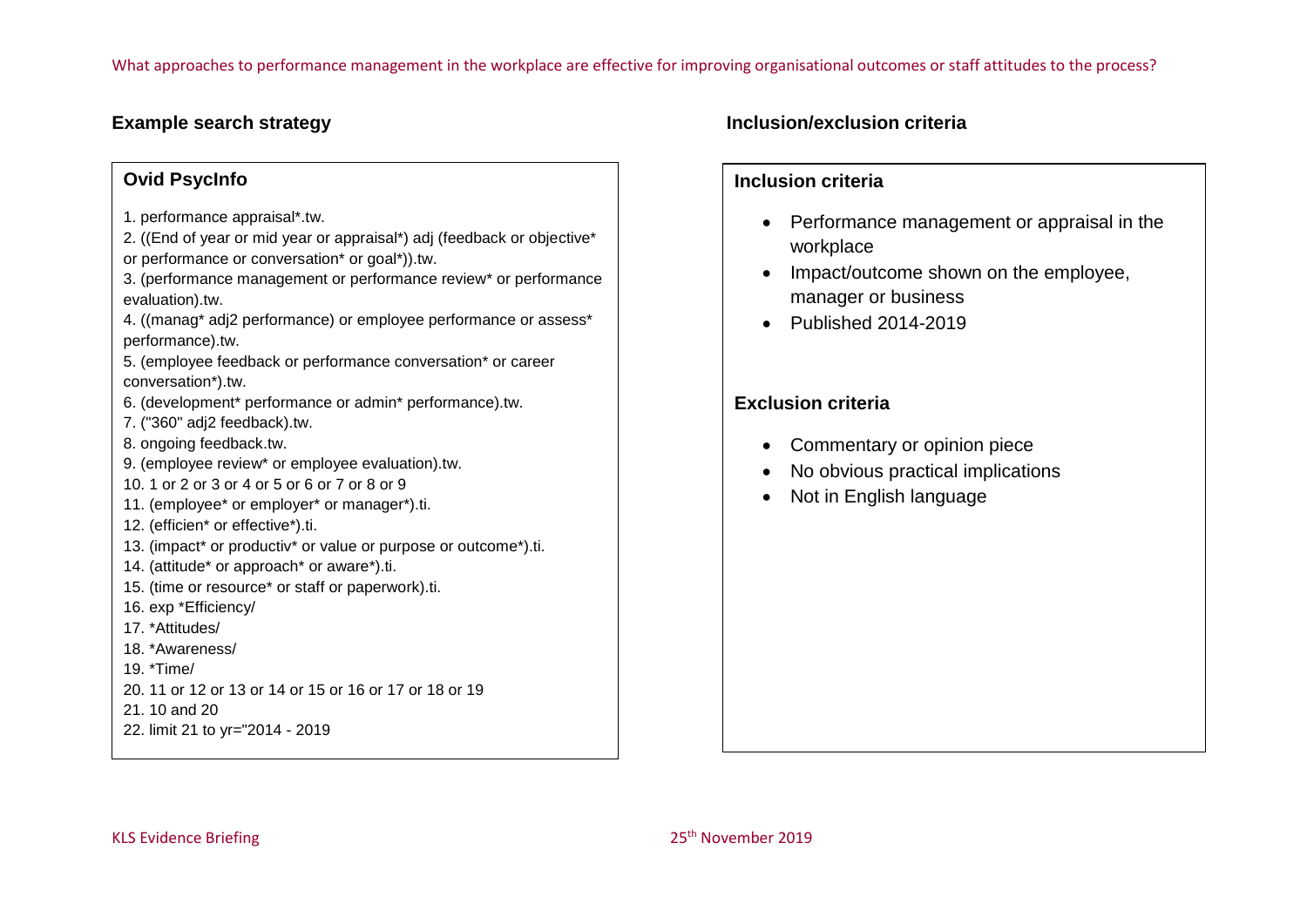# **References**

<span id="page-10-0"></span>1. Adler S, Campion M, Colquitt A 2016. **Getting Rid of Performance Ratings: Genius or Folly? A Debate**. Industrial and Organizational Psychology (2) 219-52. [\[https://www.cambridge.org/core/services/aop-cambridge](https://www.cambridge.org/core/services/aop-cambridge-core/content/view/215B47ABDD0DEE3B55BE747B87FFDCBC/S1754942615001066a.pdf/getting_rid_of_performance_ratings_genius_or_folly_a_debate.pdf)[core/content/view/215B47ABDD0DEE3B55BE747B87FFDCBC/S1754942615001066a.pdf/g](https://www.cambridge.org/core/services/aop-cambridge-core/content/view/215B47ABDD0DEE3B55BE747B87FFDCBC/S1754942615001066a.pdf/getting_rid_of_performance_ratings_genius_or_folly_a_debate.pdf) etting rid of performance ratings genius or folly a debate.pdf].

<span id="page-10-1"></span>2. CIPD 2016. **Could do better? Assessing what works in performance management**. [\[https://www.cipd.co.uk/Images/could-do-better\\_2016-assessing-what](https://www.cipd.co.uk/Images/could-do-better_2016-assessing-what-works-in-performance-management_tcm18-16874.pdf)[works-in-performance-management\\_tcm18-16874.pdf\]](https://www.cipd.co.uk/Images/could-do-better_2016-assessing-what-works-in-performance-management_tcm18-16874.pdf).

<span id="page-10-2"></span>3. Schleicher DJ, Baumann HM, Sullivan DW, Yim J 2019. **Evaluating the effectiveness of performance management: A 30-year integrative conceptual review**. J Appl Psychol 104(7) 851-87. [\[https://www.ncbi.nlm.nih.gov/pubmed/30676036\]](https://www.ncbi.nlm.nih.gov/pubmed/30676036).

<span id="page-10-3"></span>4. Bischoff K 2014. **Is it time to terminate your formal annual review process?** HR Specialist: Employment Law 44(7) 7.

<span id="page-10-4"></span>5. Consulting. D 2014. **Global Human Capital Trends 2014. Engaging the 21stcentury workforce**.

[\[https://www2.deloitte.com/content/dam/Deloitte/ar/Documents/human](https://www2.deloitte.com/content/dam/Deloitte/ar/Documents/human-capital/arg_hc_global-human-capital-trends-2014_09062014%20(1).pdf)capital/arg\_hc\_global-human-capital-trends-2014\_09062014%20(1).pdf.

<span id="page-10-5"></span>6. Iqbal MZ, Akbar S, Budhwar P 2015. **Effectiveness of performance appraisal: An integrated framework**. International Journal of Management Reviews 17(4) 510-33. [\[https://onlinelibrary.wiley.com/doi/abs/10.1111/ijmr.12050\]](https://onlinelibrary.wiley.com/doi/abs/10.1111/ijmr.12050).

<span id="page-10-6"></span>7. Gerrish E 2016. **The impact of performance management on performance in public organizations: A meta-analysis**. Public Administration Review 76(1) 48-66. [\[https://onlinelibrary.wiley.com/doi/abs/10.1111/puar.12433\]](https://onlinelibrary.wiley.com/doi/abs/10.1111/puar.12433).

<span id="page-10-7"></span>8. Ikramullah M, Van Prooijen J-W, Iqbal MZ, Ul-Hassan FS 2016. **Effectiveness of performance appraisal: Developing a conceptual framework using competing values approach**. Personnel Review 45(2) 334-52.

[\[https://www.researchgate.net/publication/295259256\\_Effectiveness\\_of\\_performance\\_apprai](https://www.researchgate.net/publication/295259256_Effectiveness_of_performance_appraisal_Developing_a_conceptual_framework_using_competing_values_approach) sal Developing a conceptual framework using competing values approach].

<span id="page-10-8"></span>9. Cappelli P, Conyon Martin J 2018. **What Do Performance Appraisals Do?** Industrial & Labor Relations Review 71(1) 88-116. [\[https://journals.sagepub.com/doi/pdf/10.1177/0019793917698649\]](https://journals.sagepub.com/doi/pdf/10.1177/0019793917698649).

<span id="page-10-9"></span>10. Pulakos ED, Mueller-Hanson R, Arad S 2019. **The evolution of performance management: Searching for value**. Annual Review of Organizational Psychology and Organizational Behavior 6 249-71. [\[https://www.annualreviews.org/doi/10.1146/annurev](https://www.annualreviews.org/doi/10.1146/annurev-orgpsych-012218-015009)[orgpsych-012218-015009\]](https://www.annualreviews.org/doi/10.1146/annurev-orgpsych-012218-015009).

<span id="page-10-10"></span>11. Brown T, O'Kane P, Mazumdar B, McCracken M 2018. **Performance Management: A Scoping Review of the Literature and an Agenda for Future Research**. Human Resource Development Review 153448431879853. [\[https://journals.sagepub.com/doi/10.1177/1534484318798533\]](https://journals.sagepub.com/doi/10.1177/1534484318798533).

<span id="page-10-11"></span>12. CIPD 2016. **Rapid evidence assessment of the research literature on the effect of performance appraisal on workplace performance**.

[\[https://www.cipd.co.uk/Images/rapid-evidence-assessment-of-the-research-literature-on](https://www.cipd.co.uk/Images/rapid-evidence-assessment-of-the-research-literature-on-the-effect-of-performance-appraisal-on-workplace-performance_tcm18-16902.pdf)[the-effect-of-performance-appraisal-on-workplace-performance\\_tcm18-16902.pdf\]](https://www.cipd.co.uk/Images/rapid-evidence-assessment-of-the-research-literature-on-the-effect-of-performance-appraisal-on-workplace-performance_tcm18-16902.pdf).

<span id="page-10-12"></span>13. McKinsey and Company 2018. **Harnessing the power of performance management. Survey**. [\[https://www.mckinsey.com/business-functions/organization/our](https://www.mckinsey.com/business-functions/organization/our-insights/harnessing-the-power-of-performance-management)[insights/harnessing-the-power-of-performance-management\]](https://www.mckinsey.com/business-functions/organization/our-insights/harnessing-the-power-of-performance-management).